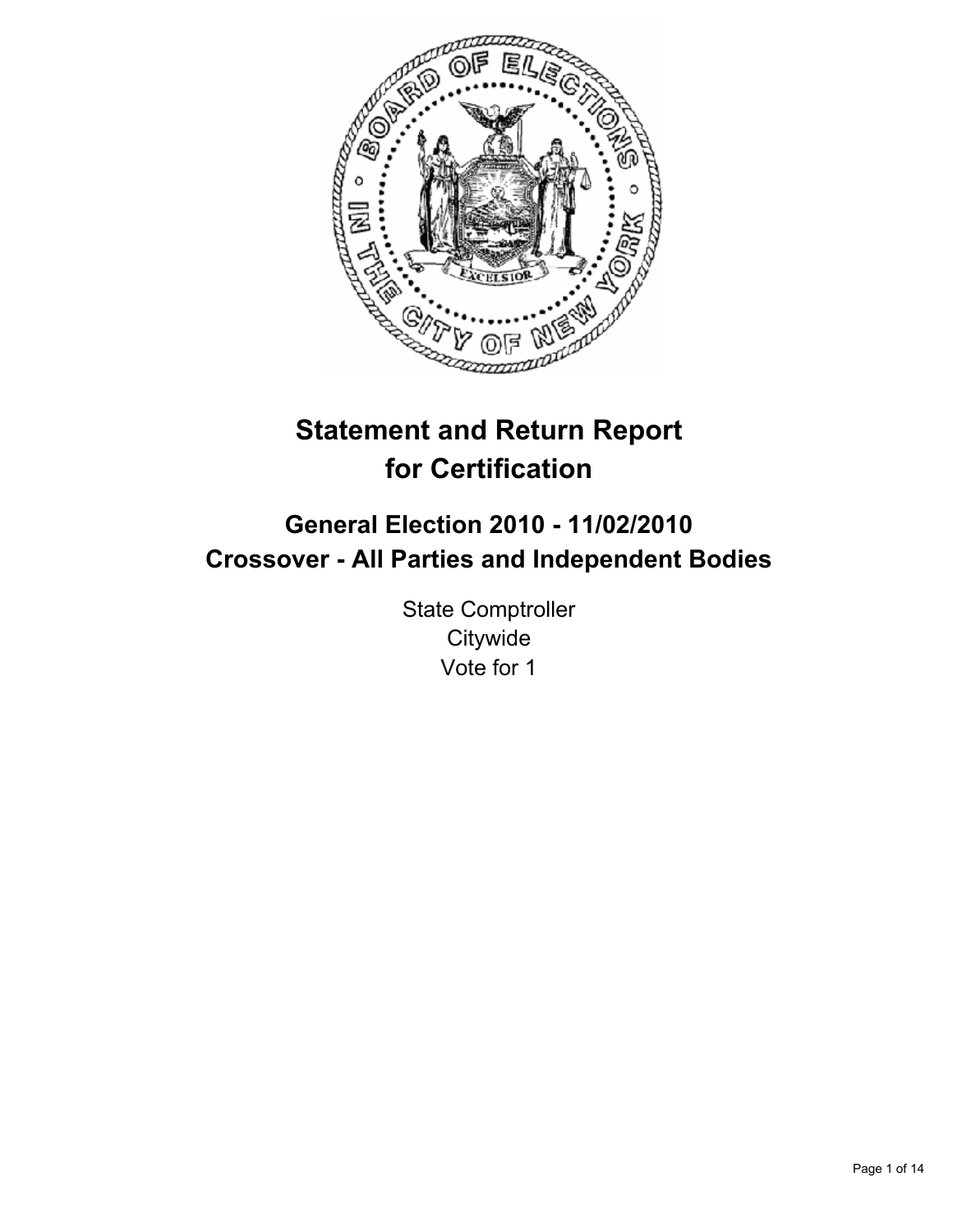

## **New York County**

| <b>PUBLIC COUNTER</b>                | 341,235     |
|--------------------------------------|-------------|
| <b>EMERGENCY</b>                     | 120         |
| ABSENTEE/MILITARY                    | 9,115       |
| AFFIDAVIT                            | 9,607       |
| <b>Total Ballots</b>                 | 364,619     |
| THOMAS P DINAPOLI (DEMOCRATIC)       | 214,736     |
| HARRY WILSON (REPUBLICAN)            | 73,108      |
| HARRY WILSON (INDEPENDENCE)          | 12,892      |
| HARRY WILSON (CONSERVATIVE)          | 3,819       |
| THOMAS P DINAPOLI (WORKING FAMILIES) | 25,496      |
| JULIA A WILLEBRAND (GREEN)           | 6,845       |
| JOHN GAETANI (LIBERTARIAN)           | 1,636       |
| A (WRITE-IN)                         | 1           |
| AL HIRSCHFELD (WRITE-IN)             | 1           |
| ANDREW CUOMO (WRITE-IN)              | 1           |
| ANTHONY HILL (WRITE-IN)              | 1           |
| <b>BUCK (WRITE-IN)</b>               | 1           |
| CARL MCCALL (WRITE-IN)               | 1           |
| CAROL (WRITE-IN)                     | 1           |
| CAROL DECASTRO (WRITE-IN)            | 1           |
| CECILIA LIM (WRITE-IN)               | 1           |
| CHARLES BARRON (WRITE-IN)            | 3           |
| CHARLES BARRON' (WRITE-IN)           | 1           |
| CHARLI KEMP (WRITE-IN)               | 1           |
| CHUCK ZLATKIN (WRITE-IN)             | 1           |
| DAFFY DUCK (WRITE-IN)                | 1           |
| DAN DONOVAN (WRITE-IN)               | 1           |
| DAVID DINKINS (WRITE-IN)             | 1           |
| DAVID PATERSON (WRITE-IN)            | 1           |
| DENISE J BURGES (WRITE-IN)           | $\mathbf 1$ |
| FR STEVE THOMLINSON (WRITE-IN)       | 1           |
| FULL PUBLIC FUNDING (WRITE-IN)       | 1           |
| <b>GENE RUSSIANOFF (WRITE-IN)</b>    | 1           |
| <b>GLINA MATTER (WRITE-IN)</b>       | 1           |
| HARRY WILSON (WRITE-IN)              | 1           |
| HERMAN APOLLO (WRITE-IN)             | 1           |
| HERNSON J. GOLDIN (WRITE-IN)         | 1           |
| HOLT (WRITE-IN)                      | 1           |
| JAKY JOSEPH (WRITE-IN)               | 1           |
| JIMMY MCMILLAN (WRITE-IN)            | 1           |
| JOHN C LIU (WRITE-IN)                | 1           |
| JOHN LIU (WRITE-IN)                  | 2           |
| JOHNSON TSENG (WRITE-IN)             | 1           |
| JORGE A POLANCO (WRITE-IN)           | 1           |
| KEITH HAMILTON (WRITE-IN)            | 1           |
| LARRY MONTY (WRITE-IN)               | 1           |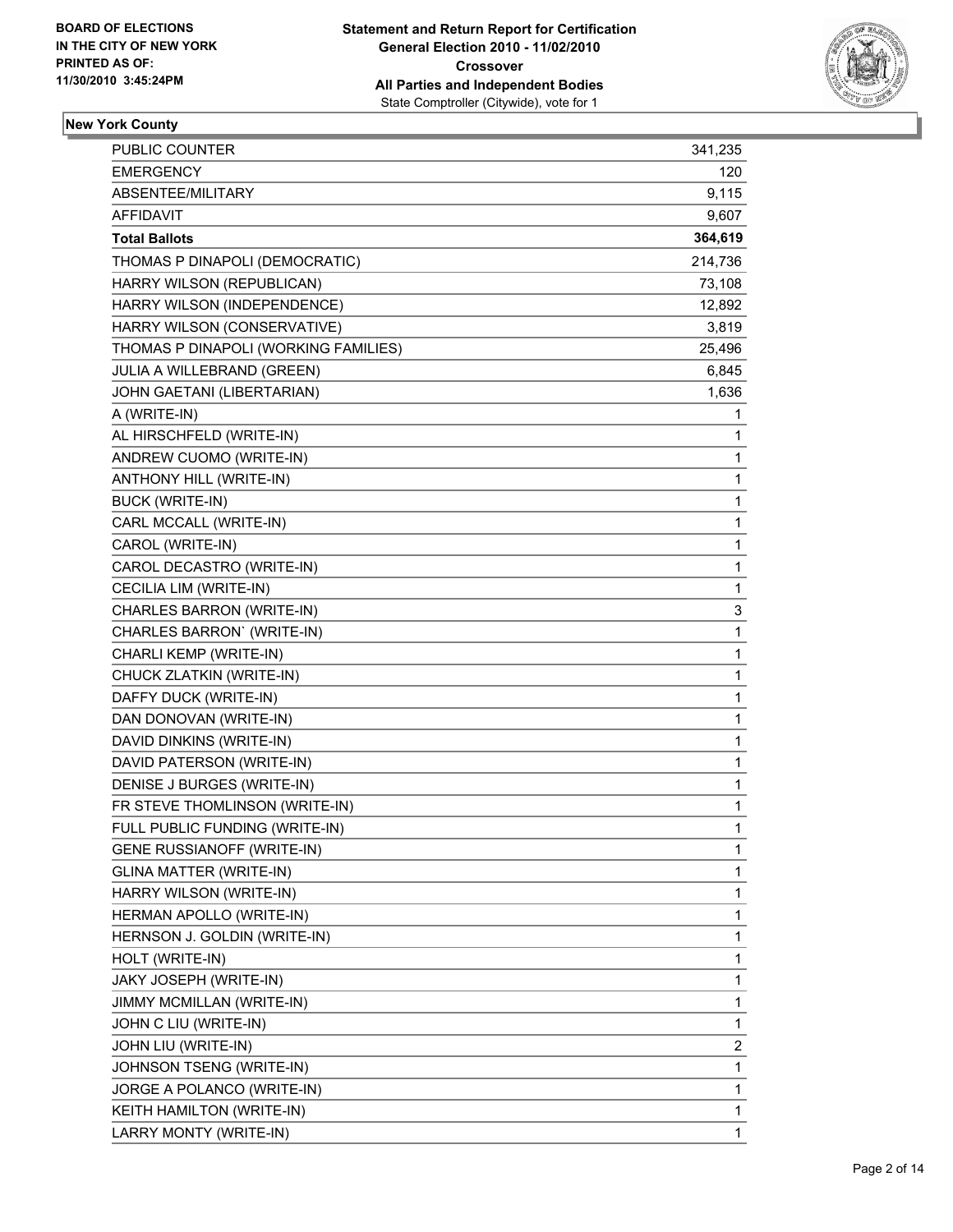

## **New York County**

| LEONARD VAISMAN (WRITE-IN)                         | 1              |
|----------------------------------------------------|----------------|
| LINE 1 BLANK (WRITE-IN)                            | 1              |
| LORD JESUS CHRIST THE SON OF GOD (WRITE-IN)        | 1              |
| MARIO BIAGGI (WRITE-IN)                            | 1              |
| MARK LEVINE (WRITE-IN)                             | 2              |
| MARK LEVINS (WRITE-IN)                             | 1              |
| MICHAEL BLOOMBERG (WRITE-IN)                       | 1              |
| MICHAEL WEINSTEIN (WRITE-IN)                       | 1              |
| MICKEY MOUSE (WRITE-IN)                            | 1              |
| MIRIAM CILO (WRITE-IN)                             | 1              |
| NATASHA REID (WRITE-IN)                            | 1              |
| NEED MORE CHOICES (WRITE-IN)                       | 1              |
| NO ANSWER (WRITE-IN)                               | 1              |
| NO NAME (WRITE-IN)                                 | 25             |
| NO ONE (WRITE-IN)                                  | 2              |
| NOBODY (WRITE-IN)                                  | 1              |
| NON ENGLISH CHARACTER (WRITE-IN)                   | 1              |
| NONE (WRITE-IN)                                    | 3              |
| NONE OF THE ABOVE (WRITE-IN)                       | 1              |
| NONE OF THE FOREGOING (WRITE-IN)                   | 1              |
| NONE OF THESE CANDIDATES ARE ACCEPTABLE (WRITE-IN) | 1              |
| PAUL POMERANTZ (WRITE-IN)                          | 1              |
| PETER VLOEROTH (WRITE-IN)                          | 2              |
| RICHARD BRODSKY (WRITE-IN)                         | 1              |
| RICHARD CONDON (WRITE-IN)                          | 1              |
| ROBERT RODRIGUEZ (WRITE-IN)                        | 1              |
| RON MILLER (WRITE-IN)                              | 1              |
| RUBY CAREY (WRITE-IN)                              | 1              |
| RYAN E. HOFFMAN (WRITE-IN)                         | 1              |
| SEYMOUR HERSCHBERG (WRITE-IN)                      | 2              |
| SHARON MCDONALDS (WRITE-IN)                        | 1              |
| SPONGE BOB SQUARE PANTS (WRITE-IN)                 | 1              |
| STEPHEN COLBERT (WRITE-IN)                         | 2              |
| THE DARK KNIGHT (WRITE-IN)                         | 1              |
| THOMAS (WRITE-IN)                                  | 1              |
| TRACY LARY (WRITE-IN)                              | 1              |
| TYLER DURDEN (WRITE-IN)                            | $\overline{2}$ |
| VOID (WRITE-IN)                                    | 27             |
| WM THOMPSON (WRITE-IN)                             | 1              |
| <b>WORKERS PARTY (WRITE-IN)</b>                    | 1              |
| <b>Total Votes</b>                                 | 338,667        |
| Unrecorded                                         | 25,952         |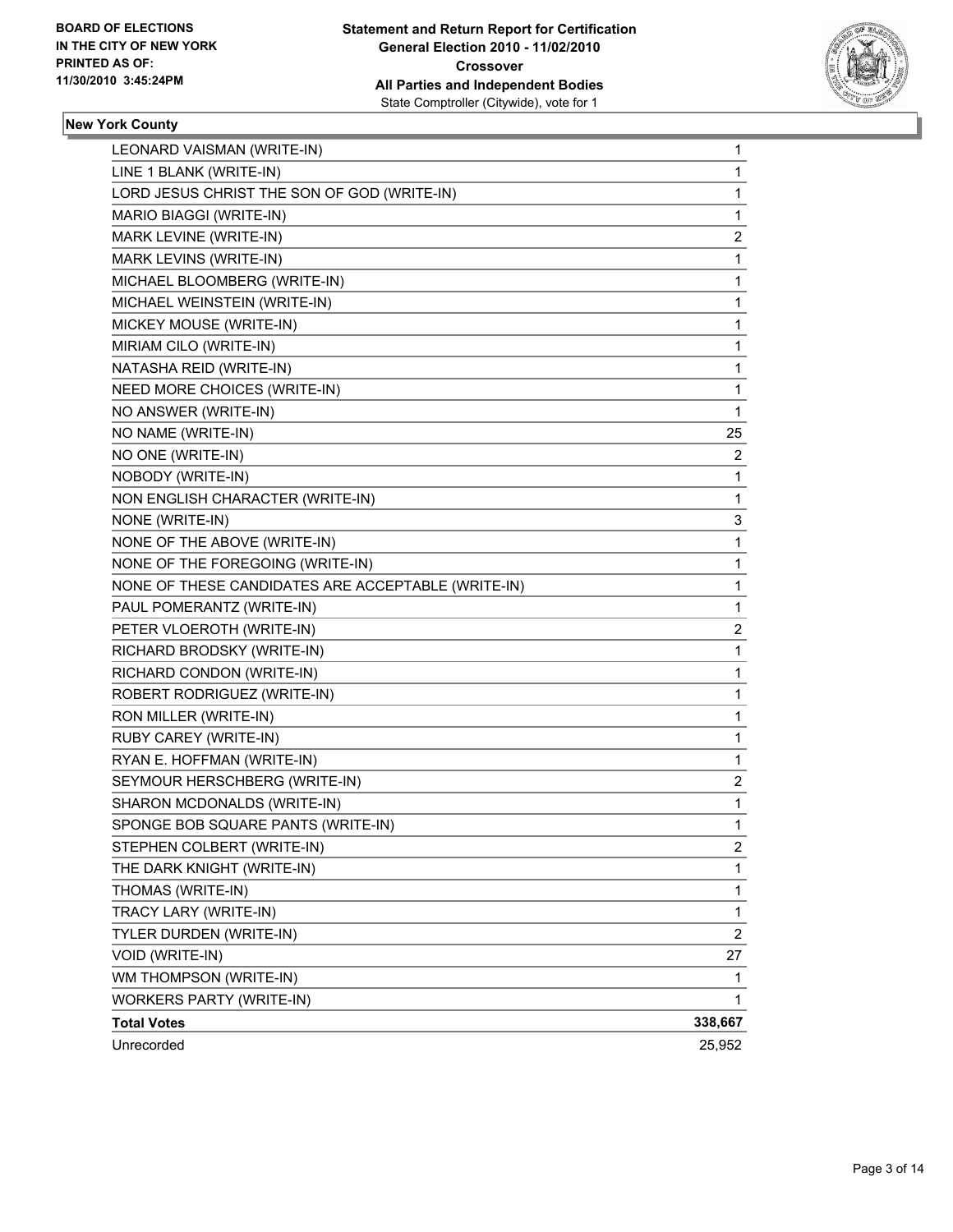

## **Bronx County**

| PUBLIC COUNTER                       | 174,454 |
|--------------------------------------|---------|
| <b>EMERGENCY</b>                     | 0       |
| ABSENTEE/MILITARY                    | 3,204   |
| AFFIDAVIT                            | 4,105   |
| <b>Total Ballots</b>                 | 182,356 |
| THOMAS P DINAPOLI (DEMOCRATIC)       | 131,729 |
| HARRY WILSON (REPUBLICAN)            | 18,876  |
| HARRY WILSON (INDEPENDENCE)          | 2,871   |
| HARRY WILSON (CONSERVATIVE)          | 2,846   |
| THOMAS P DINAPOLI (WORKING FAMILIES) | 8,413   |
| JULIA A WILLEBRAND (GREEN)           | 2,159   |
| JOHN GAETANI (LIBERTARIAN)           | 437     |
| A (WRITE-IN)                         | 3       |
| AL SHARPTON (WRITE-IN)               | 1       |
| ALFRED NEUMAN (WRITE-IN)             | 1       |
| <b>B BLANCO (WRITE-IN)</b>           | 1       |
| BONNIE MARIE POINTER (WRITE-IN)      | 1       |
| BUZZ LIGHT YEAR (WRITE-IN)           | 1       |
| DR CORNEL WEST (WRITE-IN)            | 1       |
| ETERNAL FATHER & LORD (WRITE-IN)     | 1       |
| <b>GAY MARRIAGE (WRITE-IN)</b>       | 1       |
| GOD (WRITE-IN)                       | 1       |
| HARRY D'AGOSTINO (WRITE-IN)          | 1       |
| HERMAN BADILLO (WRITE-IN)            | 1       |
| HUNTER S THOMPSON (WRITE-IN)         | 1       |
| IJEOMA ONYEKURIE (WRITE-IN)          | 1       |
| ISH PEE PEE (WRITE-IN)               | 1       |
| ISRAELA KAHAN (WRITE-IN)             | 1       |
| JAMES GILLMORE (WRITE-IN)            | 1       |
| JOSEPH FUSCO (WRITE-IN)              | 1       |
| KOLAK BAIPAL (WRITE-IN)              | 1       |
| LLIYEH WILLIAMS (WRITE-IN)           | 1       |
| ME (WRITE-IN)                        | 1       |
| NO NAME (WRITE-IN)                   | 25      |
| NONAME (WRITE-IN)                    | 1       |
| OMOWALE ADEWALE (WRITE-IN)           | 1       |
| RALPH NADER (WRITE-IN)               | 1       |
| RN (WRITE-IN)                        | 1       |
| THOMAS P. DINAPOLI (WRITE-IN)        | 1       |
| <b>VOID (WRITE-IN)</b>               | 2       |
| <b>Total Votes</b>                   | 167,386 |
| Unrecorded                           | 14,970  |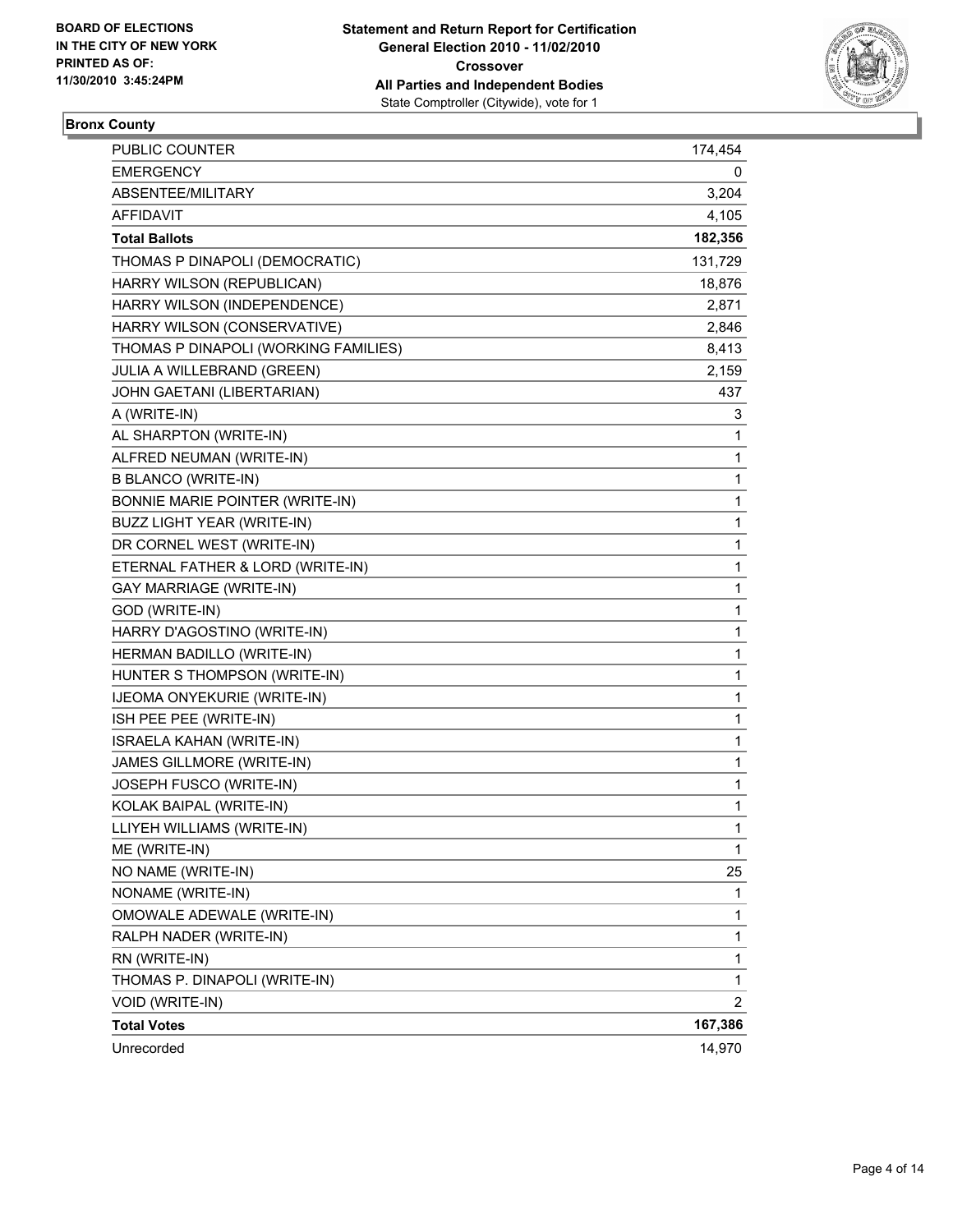

## **Kings County**

| <b>PUBLIC COUNTER</b>                | 393,292 |
|--------------------------------------|---------|
| <b>EMERGENCY</b>                     | 350     |
| ABSENTEE/MILITARY                    | 7,280   |
| <b>AFFIDAVIT</b>                     | 8,988   |
| <b>Total Ballots</b>                 | 411,705 |
| THOMAS P DINAPOLI (DEMOCRATIC)       | 257,280 |
| HARRY WILSON (REPUBLICAN)            | 71,624  |
| HARRY WILSON (INDEPENDENCE)          | 7,229   |
| HARRY WILSON (CONSERVATIVE)          | 7,924   |
| THOMAS P DINAPOLI (WORKING FAMILIES) | 30,106  |
| JULIA A WILLEBRAND (GREEN)           | 6,825   |
| JOHN GAETANI (LIBERTARIAN)           | 1,257   |
| ADAM MEYERS (WRITE-IN)               | 1       |
| ALAN LIEVIY (WRITE-IN)               | 1       |
| ALEX BUSH (WRITE-IN)                 | 1       |
| ANGELA RAVERS (WRITE-IN)             | 1       |
| BILL THOMPSON (WRITE-IN)             | 1       |
| <b>BOB WEIR (WRITE-IN)</b>           | 1       |
| CHARLES BARRON (WRITE-IN)            | 2       |
| CHRIS MCMANN (WRITE-IN)              | 1       |
| DAN BONANNO (WRITE-IN)               | 1       |
| DAVID KATZENSTIN (WRITE-IN)          | 1       |
| DAVID TANNENBAUM (WRITE-IN)          | 4       |
| ELIOT SPIRZON (WRITE-IN)             | 1       |
| ERIC J. CORTES (WRITE-IN)            | 1       |
| <b>GEORGE MARLIN (WRITE-IN)</b>      | 1       |
| <b>GLADYS ROE (WRITE-IN)</b>         | 1       |
| <b>GLEN CHARLES (WRITE-IN)</b>       | 1       |
| HARRISON GOLDEN (WRITE-IN)           | 1       |
| HARRY WILSON VOID (WRITE-IN)         | 2       |
| JAMES P DALLAS (WRITE-IN)            | 1       |
| JIMMY MCMILLAN (WRITE-IN)            | 1       |
| JOHN L.HESTER (WRITE-IN)             | 1       |
| JOSE DANO (WRITE-IN)                 | 1       |
| JOSEPH ZAMMIT (WRITE-IN)             | 1       |
| LINDSEY HARR (WRITE-IN)              | 1       |
| M MOOSE (WRITE-IN)                   | 1       |
| MARYLYN MUSGRAVE (WRITE-IN)          | 1       |
| NIBBLER CREW (WRITE-IN)              | 1       |
| NOREEN ANI (WRITE-IN)                | 1       |
| RENEE HAYNES (WRITE-IN)              | 1       |
| ROBERT SUTTON (WRITE-IN)             | 1       |
| ROCHEL MARCAS (WRITE-IN)             | 1       |
| SEKOY MARTIN (WRITE-IN)              | 1       |
| SHAYI SLOMOUICS (WRITE-IN)           | 2       |
| SHLEMO TORN (WRITE-IN)               | 1       |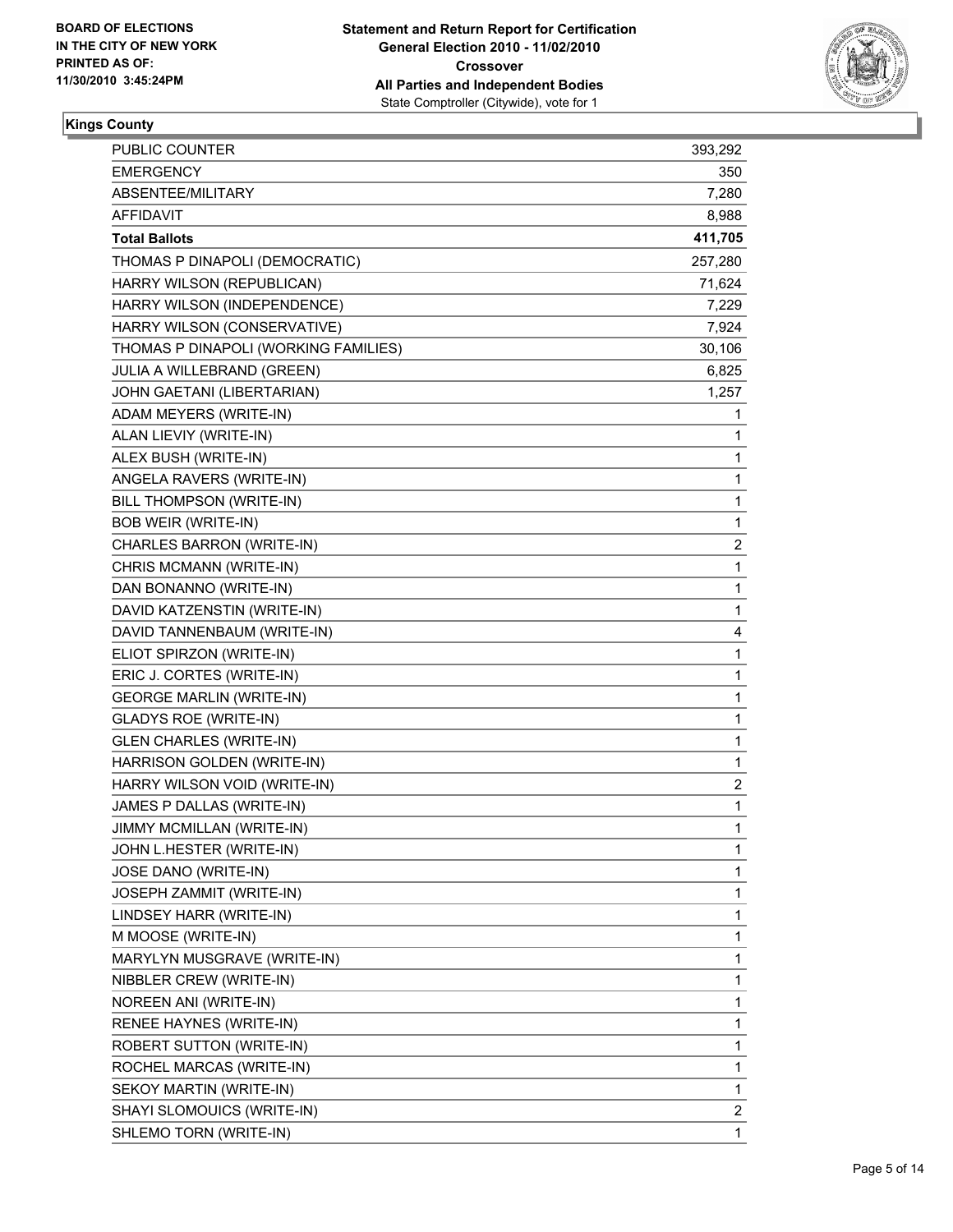

#### **Kings County**

| STEPHEN COLBERT (WRITE-IN)        |         |
|-----------------------------------|---------|
| STEVE DISALVO (WRITE-IN)          |         |
| TARAJA KING (WRITE-IN)            |         |
| TOBLY MCSMITH (WRITE-IN)          |         |
| WILLIAM JENNINGS BRYAM (WRITE-IN) |         |
| <b>Total Votes</b>                | 382.290 |
| Unrecorded                        | 29.415  |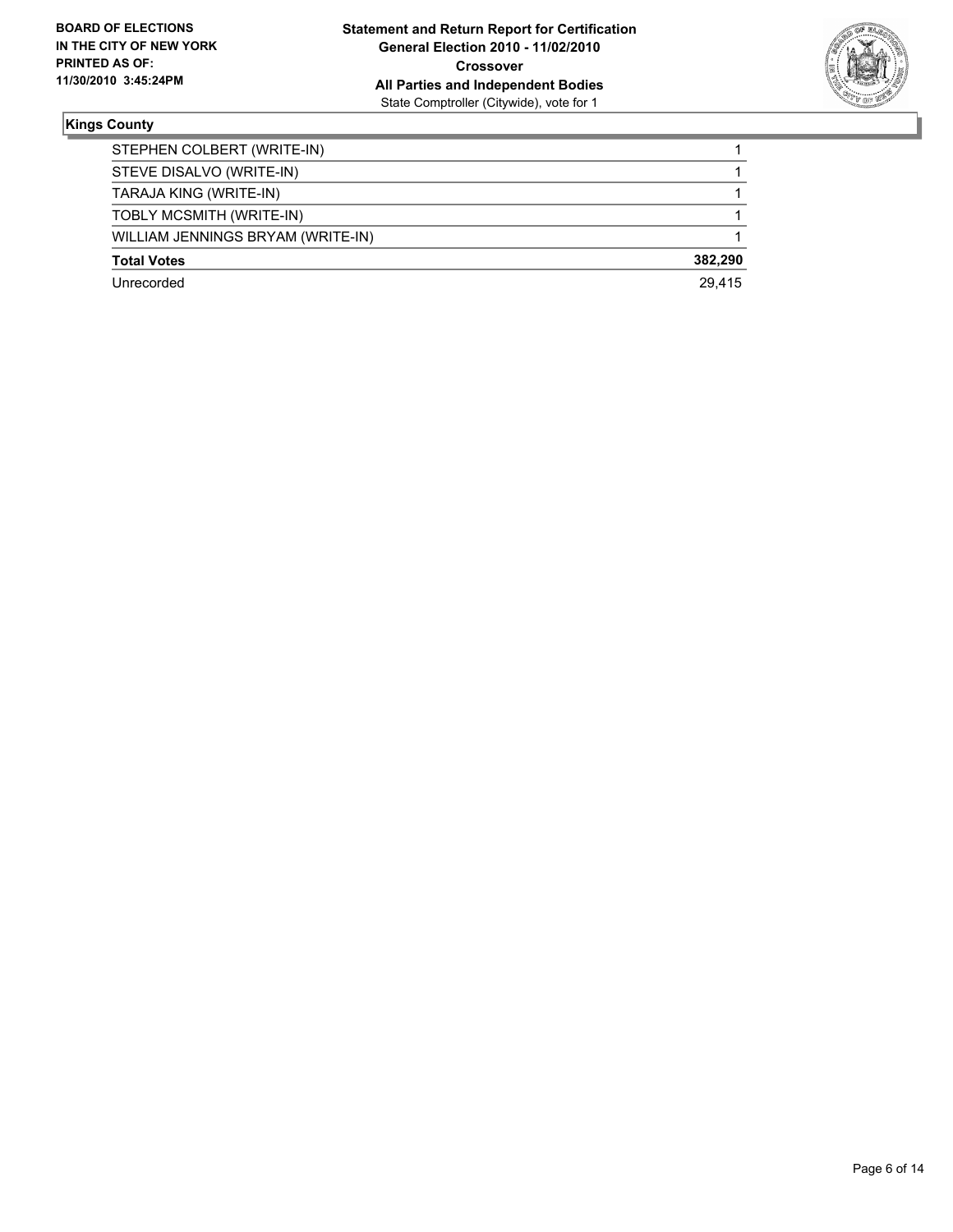

## **Queens County**

| PUBLIC COUNTER                       | 336,956 |
|--------------------------------------|---------|
| <b>EMERGENCY</b>                     | 209     |
| ABSENTEE/MILITARY                    | 7,837   |
| AFFIDAVIT                            | 4,752   |
| <b>Total Ballots</b>                 | 351,550 |
| THOMAS P DINAPOLI (DEMOCRATIC)       | 213,320 |
| HARRY WILSON (REPUBLICAN)            | 76,505  |
| HARRY WILSON (INDEPENDENCE)          | 7,625   |
| HARRY WILSON (CONSERVATIVE)          | 8,899   |
| THOMAS P DINAPOLI (WORKING FAMILIES) | 13,938  |
| JULIA A WILLEBRAND (GREEN)           | 4,680   |
| JOHN GAETANI (LIBERTARIAN)           | 1,289   |
| ALAN HEVESI (WRITE-IN)               | 2       |
| ANDREW CHERPAK JR. (WRITE-IN)        | 1       |
| AVA TERRENELLA (WRITE-IN)            | 1       |
| BARBARA HIGENS (WRITE-IN)            | 1       |
| BEN MILCHANO (WRITE-IN)              | 1       |
| DAVID PATERSON (WRITE-IN)            | 1       |
| DEAD END (WRITE-IN)                  | 1       |
| <b>DECLINED PHANTOM (WRITE-IN)</b>   | 1       |
| DORRIC BERKOWITZ (WRITE-IN)          | 1       |
| EDGAR BAZUNTO (WRITE-IN)             | 1       |
| EDWARD J. SPIOLLI (WRITE-IN)         | 1       |
| EDWARD MALKA (WRITE-IN)              | 1       |
| EDWARD MECHMANN (WRITE-IN)           | 1       |
| ELIOT SPITZER (WRITE-IN)             | 1       |
| EMMANUEL ST. JEAN (WRITE-IN)         | 1       |
| FRANK AREVALO (WRITE-IN)             | 1       |
| GEMAAL D. BROWN (WRITE-IN)           | 1       |
| GOOFY (WRITE-IN)                     | 1       |
| <b>GUY LUCA (WRITE-IN)</b>           | 1       |
| HARRISON V. GOLDIN (WRITE-IN)        | 1       |
| HELEN DIGIULIO (WRITE-IN)            | 1       |
| HEROLD LAWSKY (WRITE-IN)             | 1       |
| HOMEY THE CLOWN (WRITE-IN)           | 1       |
| JADE CHU (WRITE-IN)                  | 2       |
| JAMES KITZMILLER (WRITE-IN)          | 1       |
| JAMES TRIKAS (WRITE-IN)              | 1       |
| JELLO BIZFRA (WRITE-IN)              | 1       |
| JIMMY MCMILLAN (WRITE-IN)            | 1       |
| JOHN LIU (WRITE-IN)                  | 5       |
| JOHN W. CRONIN (WRITE-IN)            | 1       |
| JONAS BENDER-NASH (WRITE-IN)         | 1       |
| KEVIN BOYLE (WRITE-IN)               | 1       |
| KEVIN ONEILL (WRITE-IN)              | 1       |
| MARCO RUBIO (WRITE-IN)               | 1       |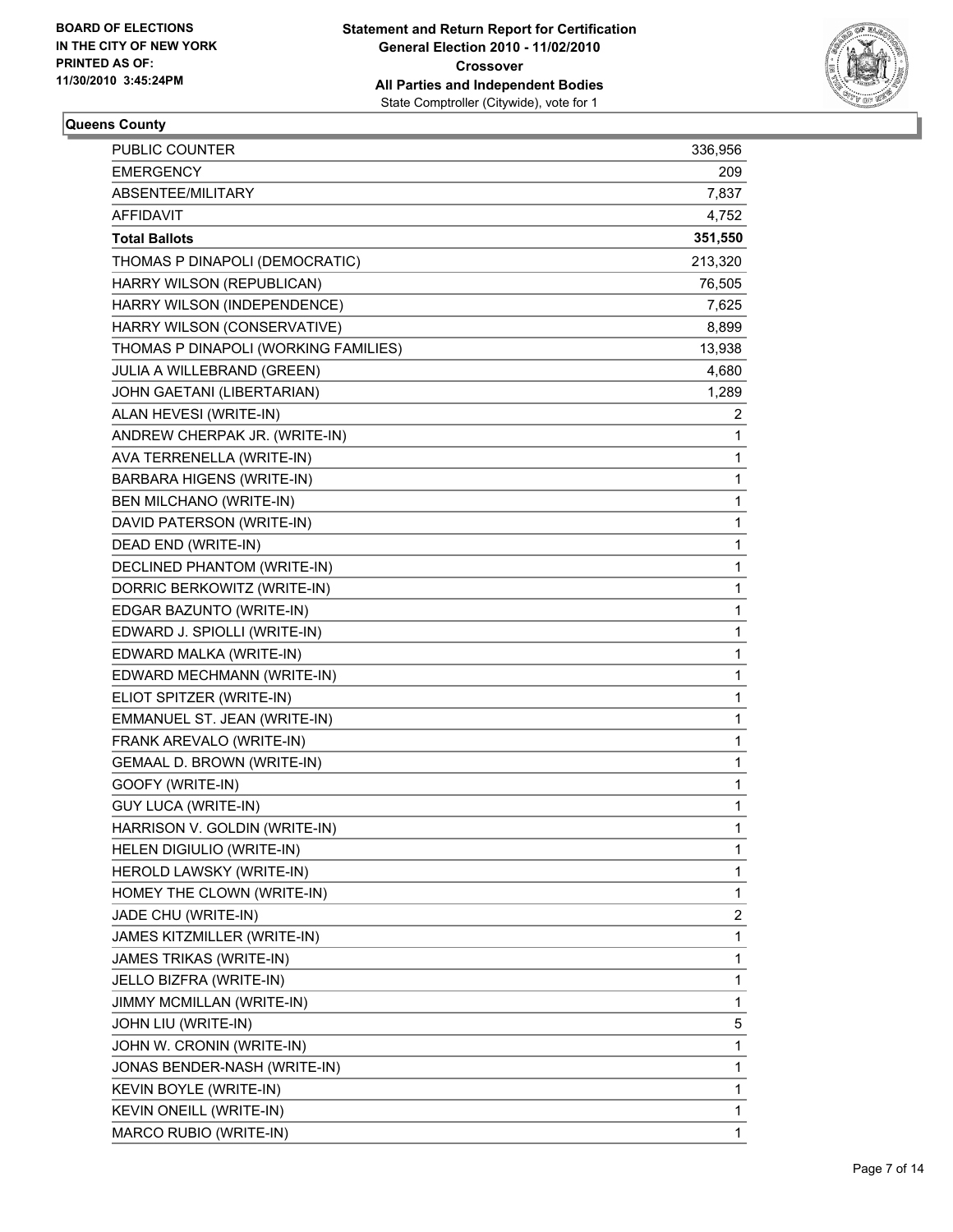

#### **Queens County**

| MICHAEL KOGAN (WRITE-IN)        | 1              |
|---------------------------------|----------------|
| MICKEY MOUSE (WRITE-IN)         | 1              |
| MIKE GIOIN (WRITE-IN)           | 1              |
| MONTGOMERY SUMMA (WRITE-IN)     | $\overline{2}$ |
| NANCY ZHAO (WRITE-IN)           | 1              |
| NO NAME (WRITE-IN)              | 46             |
| PEE WEE HERMAN (WRITE-IN)       | 1              |
| RALPH NADER (WRITE-IN)          | 1              |
| RAYMOND GEE (WRITE-IN)          | 1              |
| REV. AL C. SHARPTON (WRITE-IN)  | $\overline{c}$ |
| RICHARD BUTLER (WRITE-IN)       | 1              |
| ROLAND REGOS (WRITE-IN)         | 1              |
| RUTH ROBINEHE (WRITE-IN)        | 1              |
| SANTA CLAUS (WRITE-IN)          | 1              |
| SCOTT I MARSHALL (WRITE-IN)     | 1              |
| SEAN DEBIASE (WRITE-IN)         | 1              |
| SEAN SULLIVAN (WRITE-IN)        | 1              |
| TAHIRA NORTON (WRITE-IN)        | 1              |
| THOMPSON (WRITE-IN)             | 1              |
| VOKO ONO (WRITE-IN)             | 1              |
| WALTER N IWACHOW (WRITE-IN)     | 1              |
| WILLIAM J. MILLS JR. (WRITE-IN) | 1              |
| WILLIAM SMITH (WRITE-IN)        | $\overline{2}$ |
| <b>Total Votes</b>              | 326,367        |
| Unrecorded                      | 25.183         |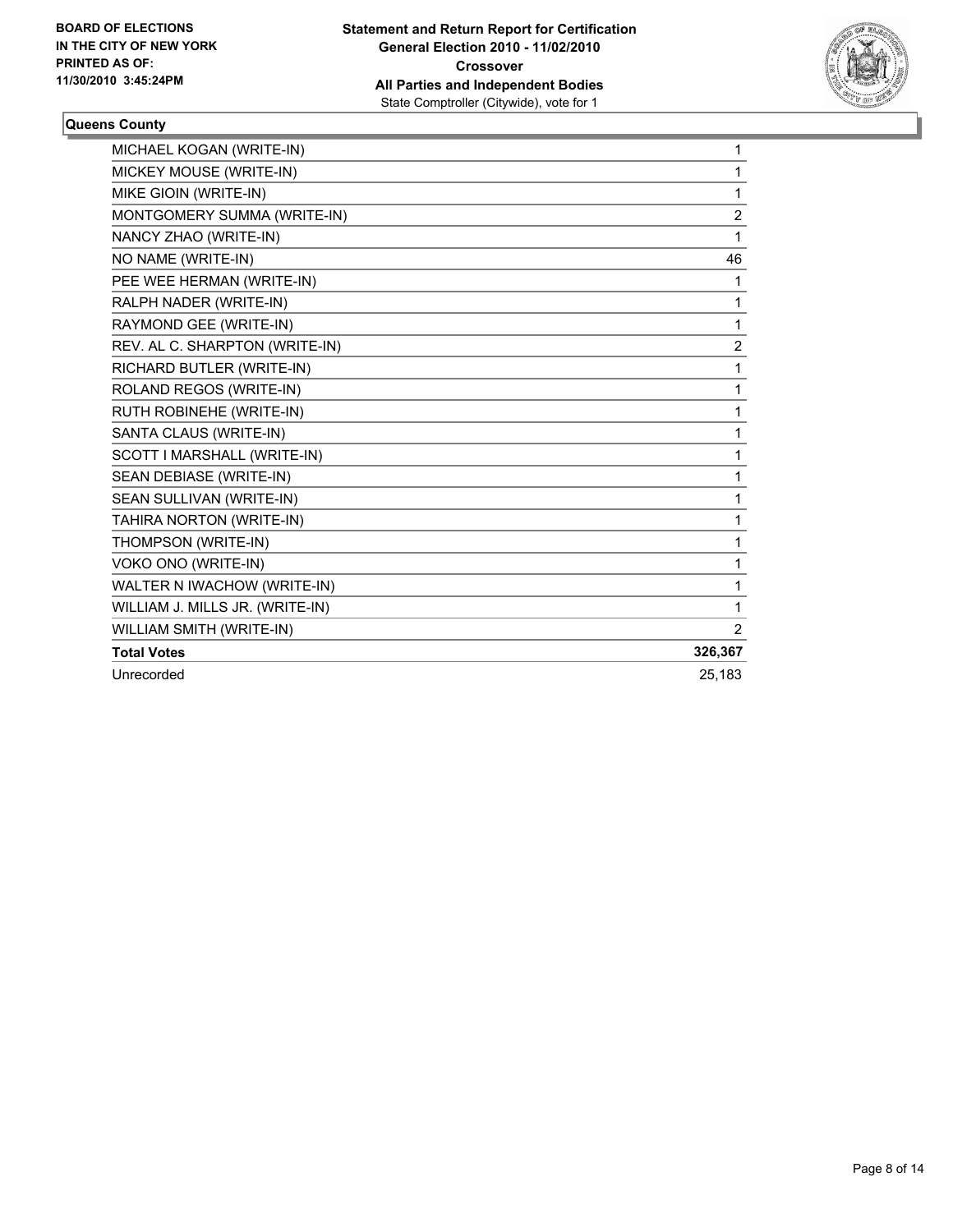

## **Richmond County**

| PUBLIC COUNTER                       | 94,944         |
|--------------------------------------|----------------|
| <b>EMERGENCY</b>                     |                |
| <b>ABSENTEE/MILITARY</b>             | 3,229          |
| AFFIDAVIT                            | 990            |
| <b>Total Ballots</b>                 | 99,368         |
| THOMAS P DINAPOLI (DEMOCRATIC)       | 37,704         |
| HARRY WILSON (REPUBLICAN)            | 42,433         |
| HARRY WILSON (INDEPENDENCE)          | 2,873          |
| HARRY WILSON (CONSERVATIVE)          | 6,541          |
| THOMAS P DINAPOLI (WORKING FAMILIES) | 3,189          |
| <b>JULIA A WILLEBRAND (GREEN)</b>    | 1,329          |
| JOHN GAETANI (LIBERTARIAN)           | 447            |
| ART VANDERLAY (WRITE-IN)             | 1              |
| <b>BLANK (WRITE-IN)</b>              | 1              |
| DAN BONANAO (WRITE-IN)               | 1              |
| DANIEL P. LEHONE (WRITE-IN)          | 1              |
| DANIK KRELDIN (WRITE-IN)             | 1              |
| DAVID MOAT (WRITE-IN)                | $\mathbf 1$    |
| DON LEHANE (WRITE-IN)                | 1              |
| DONALD DUCK (WRITE-IN)               | 1              |
| ELIZABETH CAMMARATA (WRITE-IN)       | 1              |
| HAROLD LUTZ (WRITE-IN)               | 1              |
| JAMES A ALFANO (WRITE-IN)            | 1              |
| JANE DOE (WRITE-IN)                  | 1              |
| KENNETH FEINBERG (WRITE-IN)          | 1              |
| LIONEL HUTZ (WRITE-IN)               | 1              |
| LORI SADDLER (WRITE-IN)              | 1              |
| MICHELLE BRIGGS (WRITE-IN)           | 1              |
| NO NAME (WRITE-IN)                   | 4              |
| NONE (WRITE-IN)                      | 1              |
| TERESA A. ZERILLI (WRITE-IN)         | 1              |
| WILLIAM BAROZ (WRITE-IN)             | 1              |
| WILLIAM THOMPSON (WRITE-IN)          | $\overline{2}$ |
| WILMA MAFTN (WRITE-IN)               | $\mathbf{1}$   |
| <b>Total Votes</b>                   | 94,542         |
| Unrecorded                           | 4,826          |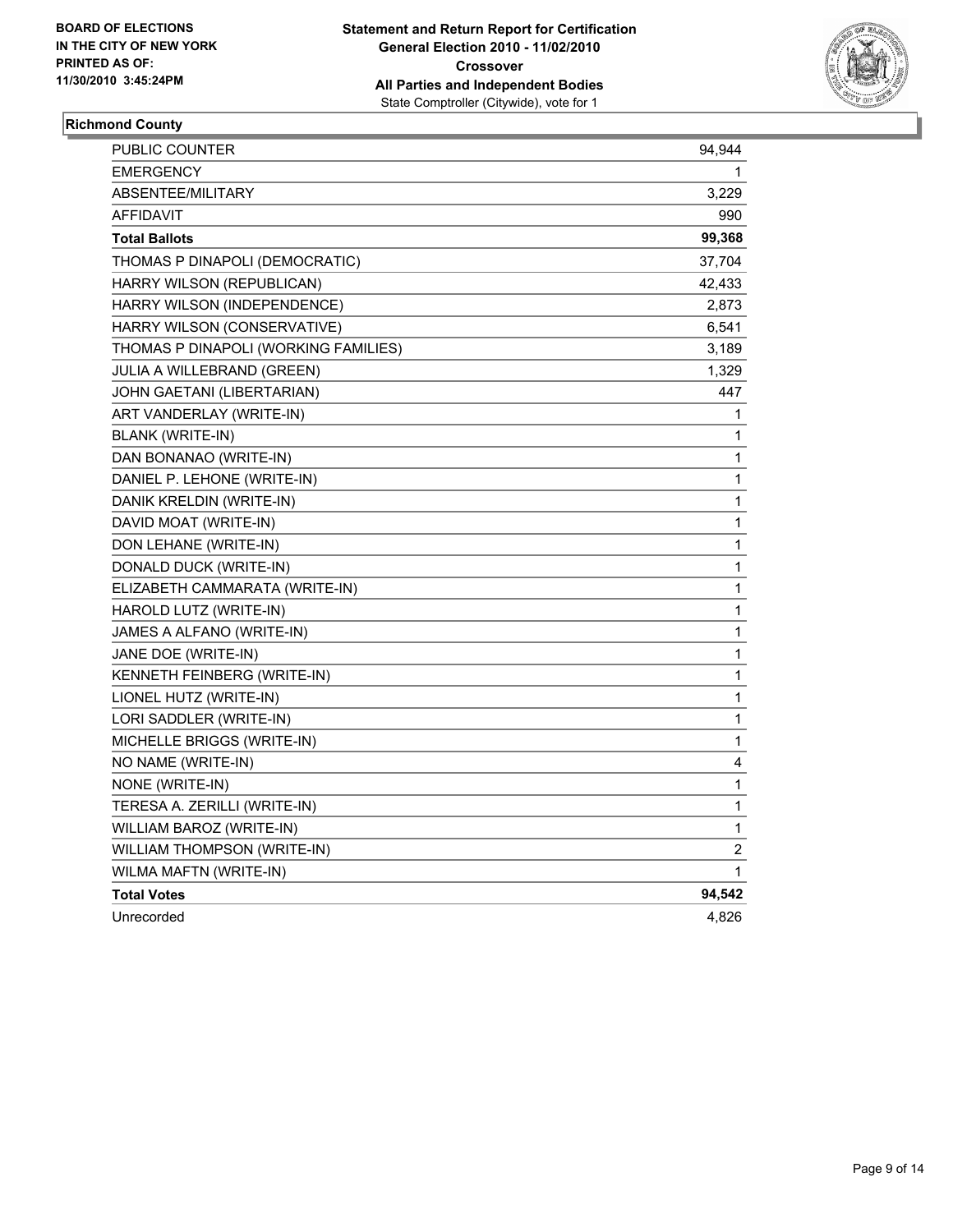

| PUBLIC COUNTER                       | 1,340,881    |
|--------------------------------------|--------------|
| <b>EMERGENCY</b>                     | 680          |
| ABSENTEE/MILITARY                    | 30,665       |
| AFFIDAVIT                            | 28,442       |
| <b>Total Ballots</b>                 | 1,409,598    |
| THOMAS P DINAPOLI (DEMOCRATIC)       | 854,769      |
| HARRY WILSON (REPUBLICAN)            | 282,546      |
| HARRY WILSON (INDEPENDENCE)          | 33,490       |
| HARRY WILSON (CONSERVATIVE)          | 30,029       |
| THOMAS P DINAPOLI (WORKING FAMILIES) | 81,142       |
| JULIA A WILLEBRAND (GREEN)           | 21,838       |
| JOHN GAETANI (LIBERTARIAN)           | 5,066        |
| A (WRITE-IN)                         | 4            |
| ADAM MEYERS (WRITE-IN)               | 1            |
| AL HIRSCHFELD (WRITE-IN)             | 1            |
| AL SHARPTON (WRITE-IN)               | 1            |
| ALAN HEVESI (WRITE-IN)               | 2            |
| ALAN LIEVIY (WRITE-IN)               | 1            |
| ALEX BUSH (WRITE-IN)                 | 1            |
| ALFRED NEUMAN (WRITE-IN)             | 1            |
| ANDREW CHERPAK JR. (WRITE-IN)        | 1            |
| ANDREW CUOMO (WRITE-IN)              | 1            |
| ANGELA RAVERS (WRITE-IN)             | 1            |
| ANTHONY HILL (WRITE-IN)              | 1            |
| ART VANDERLAY (WRITE-IN)             | 1            |
| AVA TERRENELLA (WRITE-IN)            | 1            |
| <b>B BLANCO (WRITE-IN)</b>           | 1            |
| BARBARA HIGENS (WRITE-IN)            | 1            |
| BEN MILCHANO (WRITE-IN)              | 1            |
| BILL THOMPSON (WRITE-IN)             | 1            |
| <b>BLANK (WRITE-IN)</b>              | 1            |
| <b>BOB WEIR (WRITE-IN)</b>           | 1            |
| BONNIE MARIE POINTER (WRITE-IN)      | 1            |
| <b>BUCK (WRITE-IN)</b>               | 1            |
| BUZZ LIGHT YEAR (WRITE-IN)           | 1            |
| CARL MCCALL (WRITE-IN)               | 1            |
| CAROL (WRITE-IN)                     | 1            |
| CAROL DECASTRO (WRITE-IN)            | 1            |
| CECILIA LIM (WRITE-IN)               | 1            |
| CHARLES BARRON (WRITE-IN)            | 5            |
| CHARLES BARRON' (WRITE-IN)           | 1            |
| CHARLI KEMP (WRITE-IN)               | 1            |
| CHRIS MCMANN (WRITE-IN)              | 1            |
| CHUCK ZLATKIN (WRITE-IN)             | 1            |
| DAFFY DUCK (WRITE-IN)                | 1            |
| DAN BONANAO (WRITE-IN)               | $\mathbf{1}$ |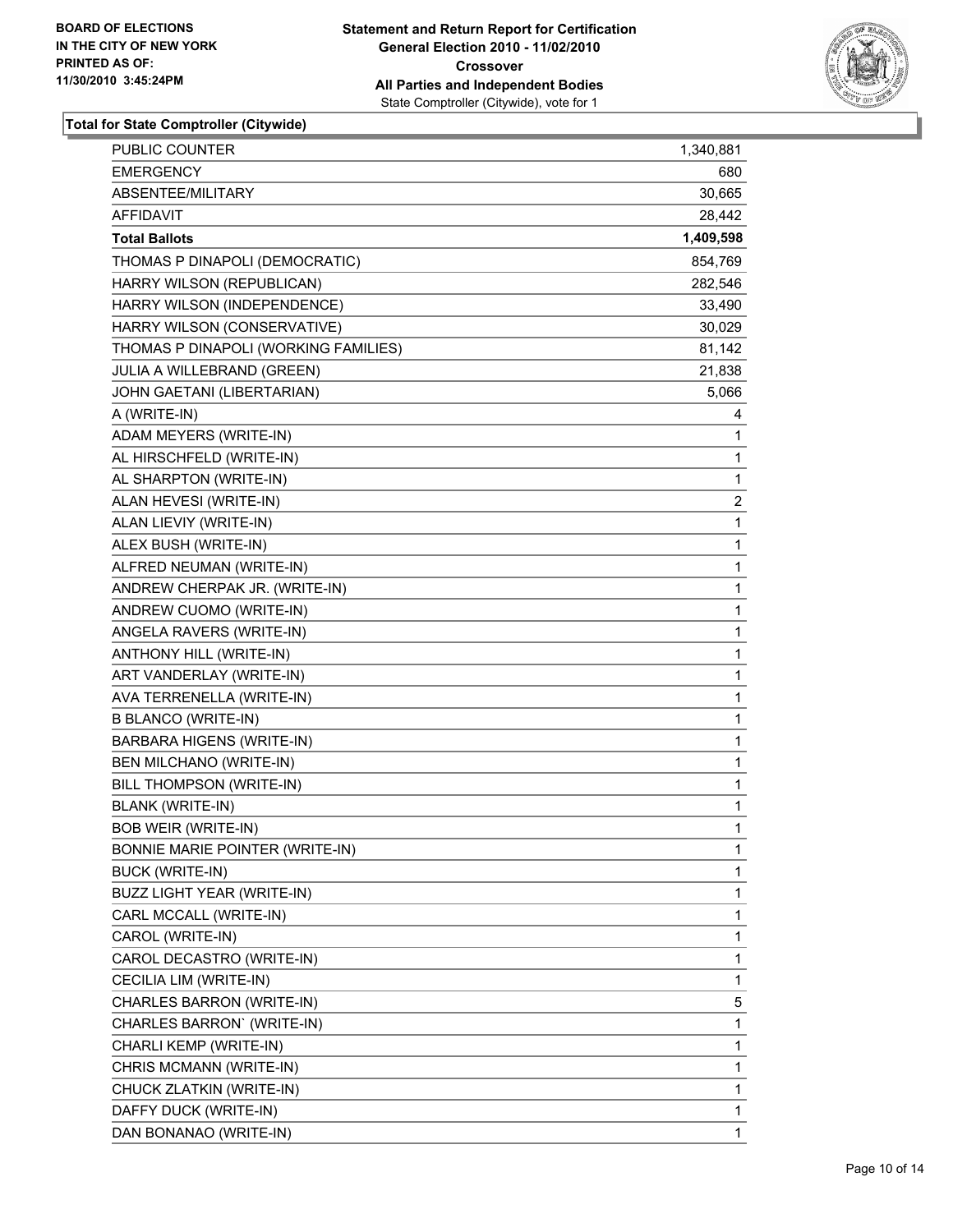

| DAN BONANNO (WRITE-IN)           | 1              |
|----------------------------------|----------------|
| DAN DONOVAN (WRITE-IN)           | 1              |
| DANIEL P. LEHONE (WRITE-IN)      | 1              |
| DANIK KRELDIN (WRITE-IN)         | 1              |
| DAVID DINKINS (WRITE-IN)         | 1              |
| DAVID KATZENSTIN (WRITE-IN)      | 1              |
| DAVID MOAT (WRITE-IN)            | 1              |
| DAVID PATERSON (WRITE-IN)        | $\overline{2}$ |
| DAVID TANNENBAUM (WRITE-IN)      | 4              |
| DEAD END (WRITE-IN)              | 1              |
| DECLINED PHANTOM (WRITE-IN)      | 1              |
| DENISE J BURGES (WRITE-IN)       | 1              |
| DON LEHANE (WRITE-IN)            | 1              |
| DONALD DUCK (WRITE-IN)           | 1              |
| DORRIC BERKOWITZ (WRITE-IN)      | 1              |
| DR CORNEL WEST (WRITE-IN)        | 1              |
| EDGAR BAZUNTO (WRITE-IN)         | 1              |
| EDWARD J. SPIOLLI (WRITE-IN)     | 1              |
| EDWARD MALKA (WRITE-IN)          | 1              |
| EDWARD MECHMANN (WRITE-IN)       | 1              |
| ELIOT SPIRZON (WRITE-IN)         | 1              |
| ELIOT SPITZER (WRITE-IN)         | 1              |
| ELIZABETH CAMMARATA (WRITE-IN)   | 1              |
| EMMANUEL ST. JEAN (WRITE-IN)     | 1              |
| ERIC J. CORTES (WRITE-IN)        | 1              |
| ETERNAL FATHER & LORD (WRITE-IN) | 1              |
| FR STEVE THOMLINSON (WRITE-IN)   | 1              |
| FRANK AREVALO (WRITE-IN)         | 1              |
| FULL PUBLIC FUNDING (WRITE-IN)   | 1              |
| <b>GAY MARRIAGE (WRITE-IN)</b>   | 1              |
| GEMAAL D. BROWN (WRITE-IN)       | 1              |
| GENE RUSSIANOFF (WRITE-IN)       | 1              |
| <b>GEORGE MARLIN (WRITE-IN)</b>  | 1              |
| <b>GLADYS ROE (WRITE-IN)</b>     | 1              |
| <b>GLEN CHARLES (WRITE-IN)</b>   | 1              |
| <b>GLINA MATTER (WRITE-IN)</b>   | 1              |
| GOD (WRITE-IN)                   | 1              |
| GOOFY (WRITE-IN)                 | 1              |
| <b>GUY LUCA (WRITE-IN)</b>       | 1              |
| HAROLD LUTZ (WRITE-IN)           | 1              |
| HARRISON GOLDEN (WRITE-IN)       | 1              |
| HARRISON V. GOLDIN (WRITE-IN)    | 1              |
| HARRY D'AGOSTINO (WRITE-IN)      | 1              |
| HARRY WILSON (WRITE-IN)          | 1              |
| HARRY WILSON VOID (WRITE-IN)     | 2              |
| HELEN DIGIULIO (WRITE-IN)        | 1              |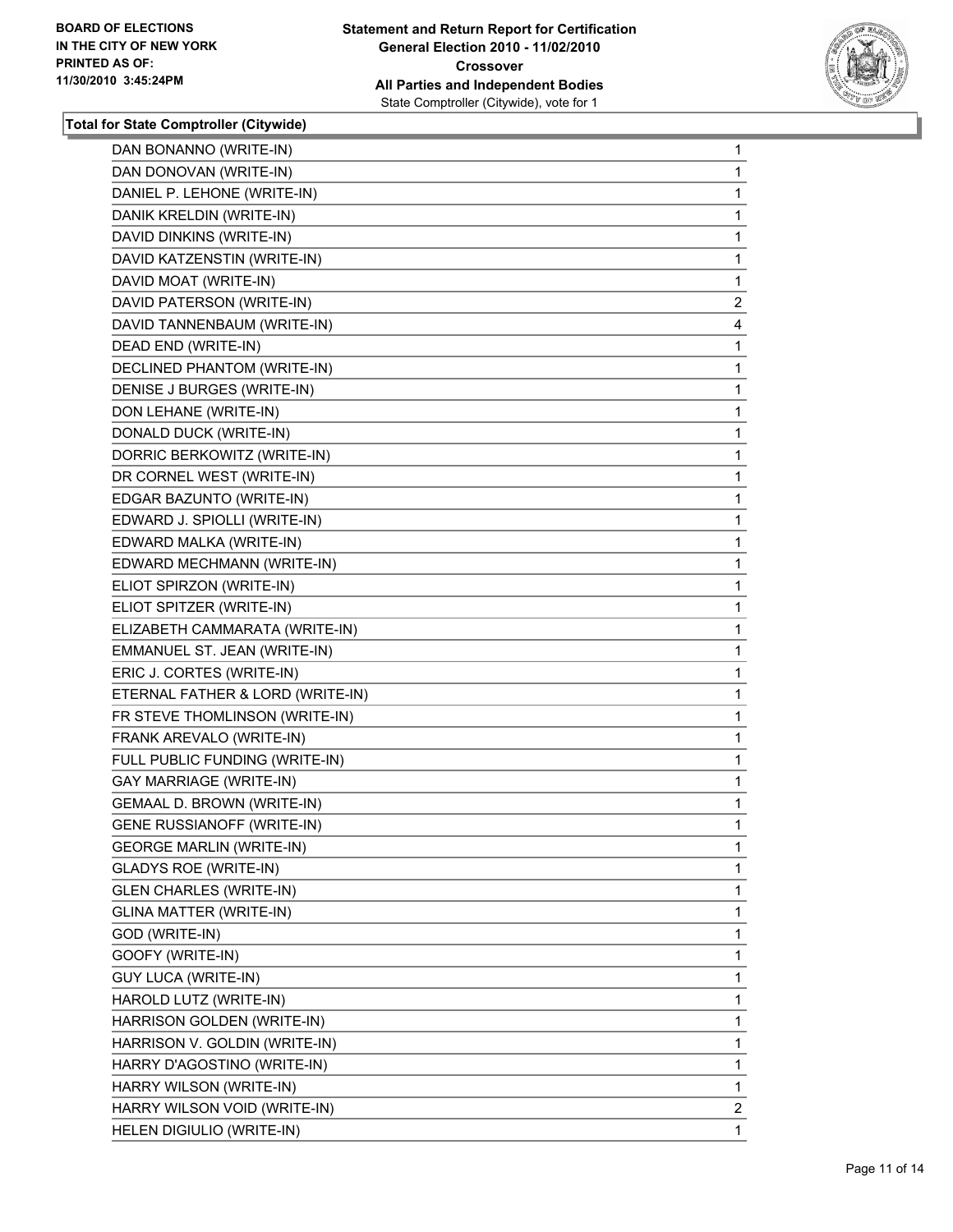

| HERMAN APOLLO (WRITE-IN)                    | 1              |
|---------------------------------------------|----------------|
| HERMAN BADILLO (WRITE-IN)                   | 1.             |
| HERNSON J. GOLDIN (WRITE-IN)                | 1              |
| HEROLD LAWSKY (WRITE-IN)                    | 1              |
| HOLT (WRITE-IN)                             | 1              |
| HOMEY THE CLOWN (WRITE-IN)                  | 1              |
| HUNTER S THOMPSON (WRITE-IN)                | 1              |
| IJEOMA ONYEKURIE (WRITE-IN)                 | 1              |
| ISH PEE PEE (WRITE-IN)                      | 1              |
| ISRAELA KAHAN (WRITE-IN)                    | 1              |
| JADE CHU (WRITE-IN)                         | $\overline{2}$ |
| JAKY JOSEPH (WRITE-IN)                      | 1              |
| JAMES A ALFANO (WRITE-IN)                   | 1              |
| JAMES GILLMORE (WRITE-IN)                   | 1              |
| JAMES KITZMILLER (WRITE-IN)                 | 1              |
| JAMES P DALLAS (WRITE-IN)                   | 1              |
| JAMES TRIKAS (WRITE-IN)                     | 1              |
| JANE DOE (WRITE-IN)                         | 1              |
| JELLO BIZFRA (WRITE-IN)                     | 1              |
| JIMMY MCMILLAN (WRITE-IN)                   | 3              |
| JOHN C LIU (WRITE-IN)                       | 1              |
| JOHN L.HESTER (WRITE-IN)                    | 1              |
| JOHN LIU (WRITE-IN)                         | 7              |
| JOHN W. CRONIN (WRITE-IN)                   | 1              |
| JOHNSON TSENG (WRITE-IN)                    | 1              |
| JONAS BENDER-NASH (WRITE-IN)                | 1              |
| JORGE A POLANCO (WRITE-IN)                  | 1              |
| JOSE DANO (WRITE-IN)                        | 1              |
| JOSEPH FUSCO (WRITE-IN)                     | 1              |
| JOSEPH ZAMMIT (WRITE-IN)                    | 1              |
| KEITH HAMILTON (WRITE-IN)                   | 1              |
| KENNETH FEINBERG (WRITE-IN)                 | 1              |
| KEVIN BOYLE (WRITE-IN)                      | 1              |
| KEVIN ONEILL (WRITE-IN)                     | 1              |
| KOLAK BAIPAL (WRITE-IN)                     | 1              |
| LARRY MONTY (WRITE-IN)                      | 1              |
| LEONARD VAISMAN (WRITE-IN)                  | 1              |
| LINDSEY HARR (WRITE-IN)                     | 1              |
| LINE 1 BLANK (WRITE-IN)                     | 1              |
| LIONEL HUTZ (WRITE-IN)                      | 1              |
| LLIYEH WILLIAMS (WRITE-IN)                  | 1              |
| LORD JESUS CHRIST THE SON OF GOD (WRITE-IN) | 1              |
| LORI SADDLER (WRITE-IN)                     | 1              |
| M MOOSE (WRITE-IN)                          | 1              |
| MARCO RUBIO (WRITE-IN)                      | 1              |
| MARIO BIAGGI (WRITE-IN)                     | 1              |
|                                             |                |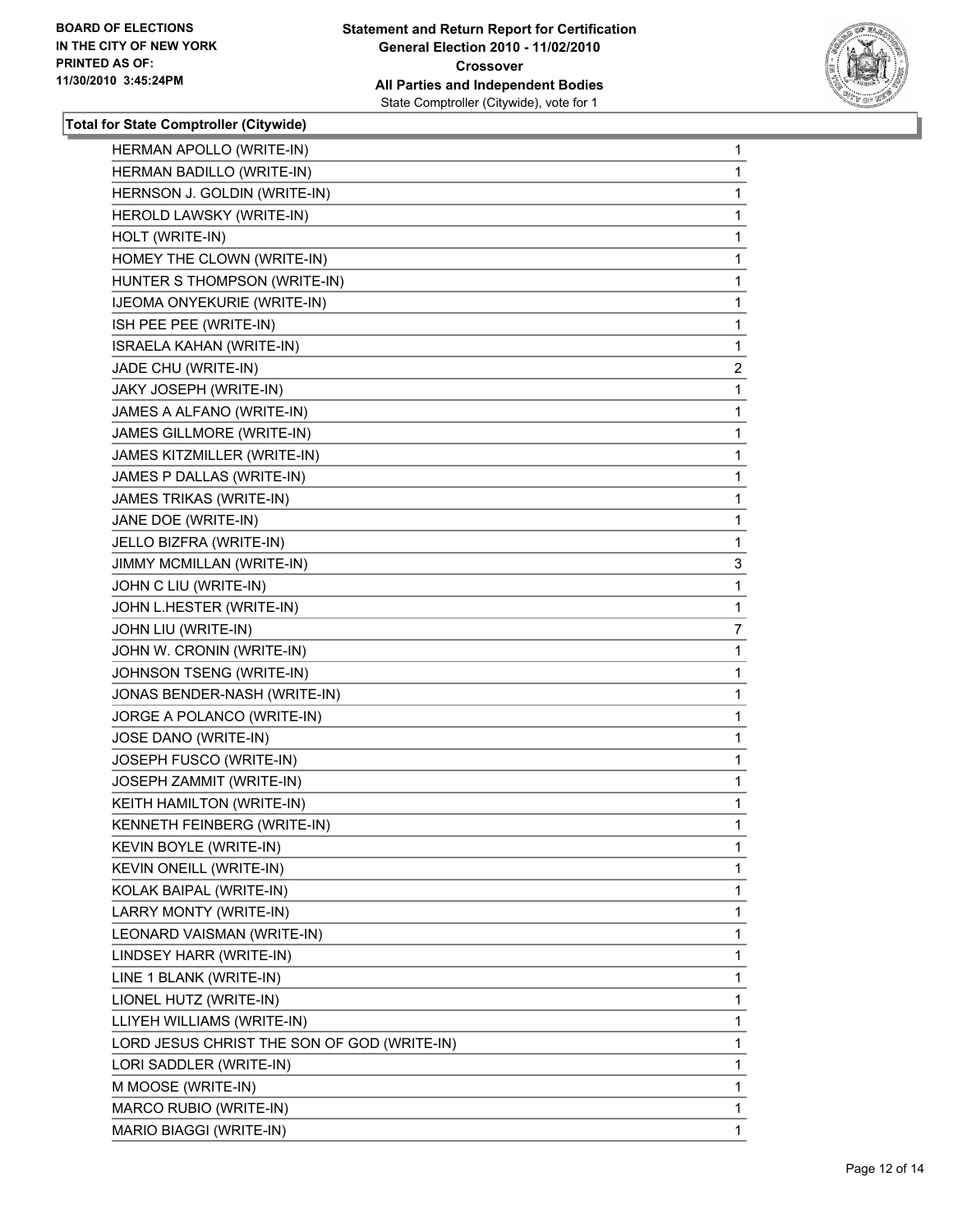

| MARK LEVINE (WRITE-IN)                             | $\overline{2}$ |
|----------------------------------------------------|----------------|
| MARK LEVINS (WRITE-IN)                             | 1              |
| MARYLYN MUSGRAVE (WRITE-IN)                        | 1              |
| ME (WRITE-IN)                                      | 1              |
| MICHAEL BLOOMBERG (WRITE-IN)                       | 1              |
| MICHAEL KOGAN (WRITE-IN)                           | 1              |
| MICHAEL WEINSTEIN (WRITE-IN)                       | 1              |
| MICHELLE BRIGGS (WRITE-IN)                         | 1              |
| MICKEY MOUSE (WRITE-IN)                            | $\overline{2}$ |
| MIKE GIOIN (WRITE-IN)                              | 1              |
| MIRIAM CILO (WRITE-IN)                             | 1              |
| MONTGOMERY SUMMA (WRITE-IN)                        | $\overline{2}$ |
| NANCY ZHAO (WRITE-IN)                              | 1              |
| NATASHA REID (WRITE-IN)                            | 1              |
| NEED MORE CHOICES (WRITE-IN)                       | 1              |
| NIBBLER CREW (WRITE-IN)                            | 1              |
| NO ANSWER (WRITE-IN)                               | 1              |
| NO NAME (WRITE-IN)                                 | 100            |
| NO ONE (WRITE-IN)                                  | 2              |
| NOBODY (WRITE-IN)                                  | 1              |
| NON ENGLISH CHARACTER (WRITE-IN)                   | 1              |
| NONAME (WRITE-IN)                                  | 1              |
| NONE (WRITE-IN)                                    | 4              |
| NONE OF THE ABOVE (WRITE-IN)                       | 1              |
| NONE OF THE FOREGOING (WRITE-IN)                   | 1              |
| NONE OF THESE CANDIDATES ARE ACCEPTABLE (WRITE-IN) | 1              |
| NOREEN ANI (WRITE-IN)                              | 1              |
| OMOWALE ADEWALE (WRITE-IN)                         | 1              |
| PAUL POMERANTZ (WRITE-IN)                          | 1              |
| PEE WEE HERMAN (WRITE-IN)                          | 1              |
| PETER VLOEROTH (WRITE-IN)                          | $\overline{2}$ |
| RALPH NADER (WRITE-IN)                             | $\overline{2}$ |
| RAYMOND GEE (WRITE-IN)                             | 1              |
| RENEE HAYNES (WRITE-IN)                            | 1              |
| REV. AL C. SHARPTON (WRITE-IN)                     | 2              |
| RICHARD BRODSKY (WRITE-IN)                         | 1              |
| RICHARD BUTLER (WRITE-IN)                          | 1              |
| RICHARD CONDON (WRITE-IN)                          | 1              |
| RN (WRITE-IN)                                      | 1              |
| ROBERT RODRIGUEZ (WRITE-IN)                        | 1              |
| <b>ROBERT SUTTON (WRITE-IN)</b>                    | 1              |
| ROCHEL MARCAS (WRITE-IN)                           | 1              |
| ROLAND REGOS (WRITE-IN)                            | 1              |
| RON MILLER (WRITE-IN)                              | 1              |
| RUBY CAREY (WRITE-IN)                              | 1              |
| RUTH ROBINEHE (WRITE-IN)                           | 1.             |
|                                                    |                |